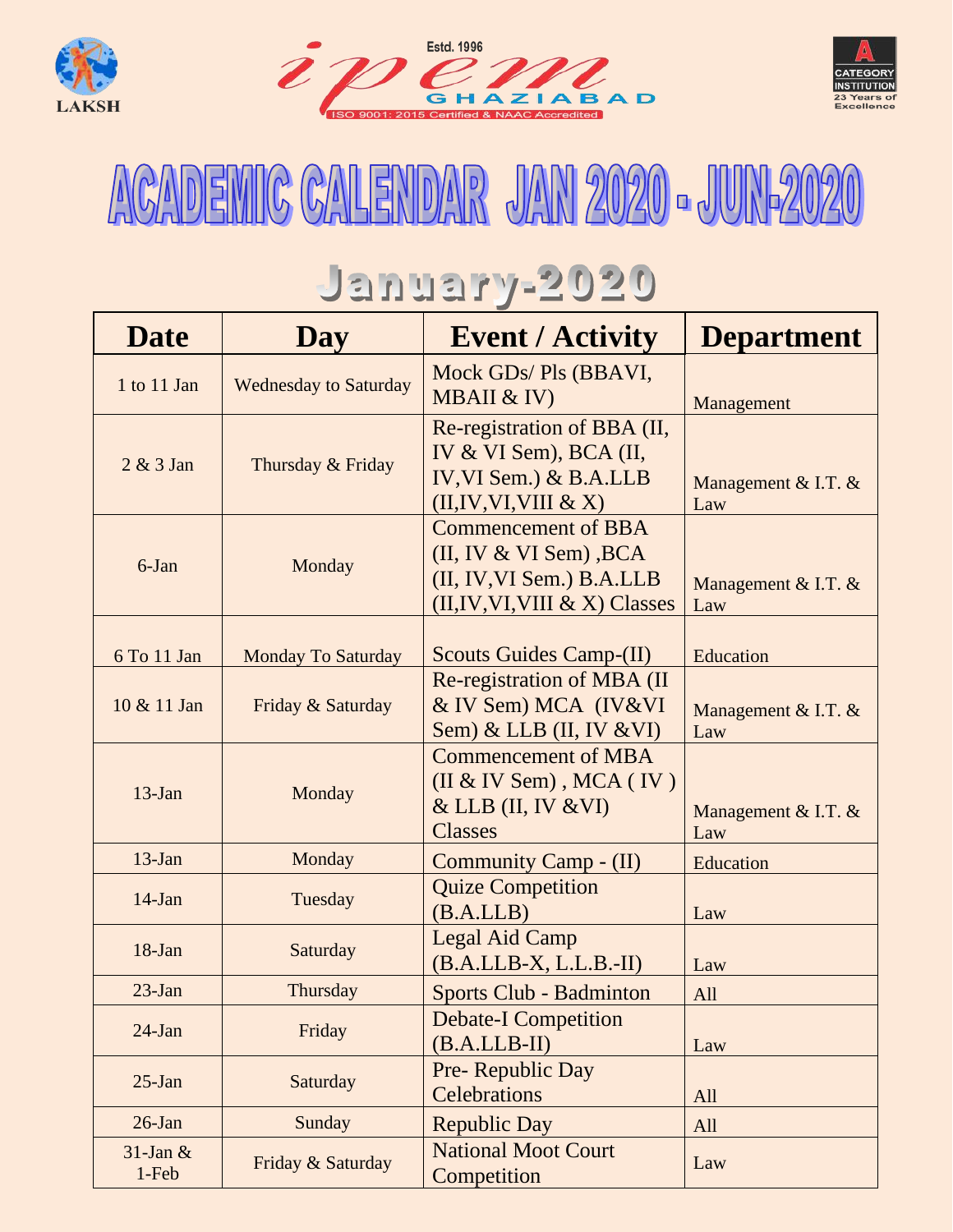| February 2020            |                                 |                                                                          |                                   |
|--------------------------|---------------------------------|--------------------------------------------------------------------------|-----------------------------------|
| 1-Feb                    | Saturday                        | Re-creational Trip of BCA<br><b>VI Sem Students</b>                      | I.T.                              |
| <b>First Week</b><br>Feb |                                 | Parliament Visit (BALLB-<br>II, LLB-VI)                                  | Law                               |
| <b>First Week</b><br>Feb |                                 | <b>UNIC Visit</b>                                                        | Law                               |
| 7-Feb                    | Friday                          | <b>Communication Club</b><br>Activity                                    | Management                        |
| 8-Feb                    | Saturday                        | <b>Guest Lecture (Law)</b>                                               | Law                               |
| 8-Feb                    | Saturday                        | <b>Industrial Visit (MBAII /</b><br><b>BBA VI)</b>                       | Management                        |
| 8-Feb                    | Saturday                        | <b>Recreation Trip - MCA IV</b><br>Sem                                   | I.T.                              |
| 11,12,13 Feb             | Tuesday, Wednesday,<br>Thursday | I <sup>st</sup> Sessional (All<br>Semesters)                             | Law                               |
| $11-Feb$                 | Tuesday                         | Entrepreneurship<br><b>Awareness Camp</b>                                | Management                        |
| $13 - 14$ Feb            | Thurseday & Friday              | IT Workshop on 3D<br><b>Graphics &amp; Animations</b>                    | I.T.                              |
| $15$ -Feb                | Saturday                        | National Seminar - ©, IT<br><b>Club Activity</b>                         | Education, I.T.                   |
| 17 - 20 Feb              | <b>Monday to Thursday</b>       | <b>First Sessional</b><br>Examination                                    | All Courses,<br>Management & I.T. |
| $20$ -Feb                | Thursday                        | <b>Soprt Club (Carrom)</b>                                               | All                               |
| $21$ -Feb                | Friday                          | Maha Shivratri                                                           |                                   |
| $22$ -Feb                | Saturday                        | Holiday                                                                  |                                   |
| $23$ -Feb                | Sunday                          | Alumni Meet                                                              | Law                               |
| 28-Feb                   | Friday                          | 1st Moot Court                                                           | Law                               |
| 28-Feb                   | Friday                          | <b>International Conference</b>                                          | Management                        |
| 29-Feb                   | Saturday                        | Colloquium / Project<br><b>Synopsis Submission-</b><br><b>MCA VI Sem</b> | I.T.                              |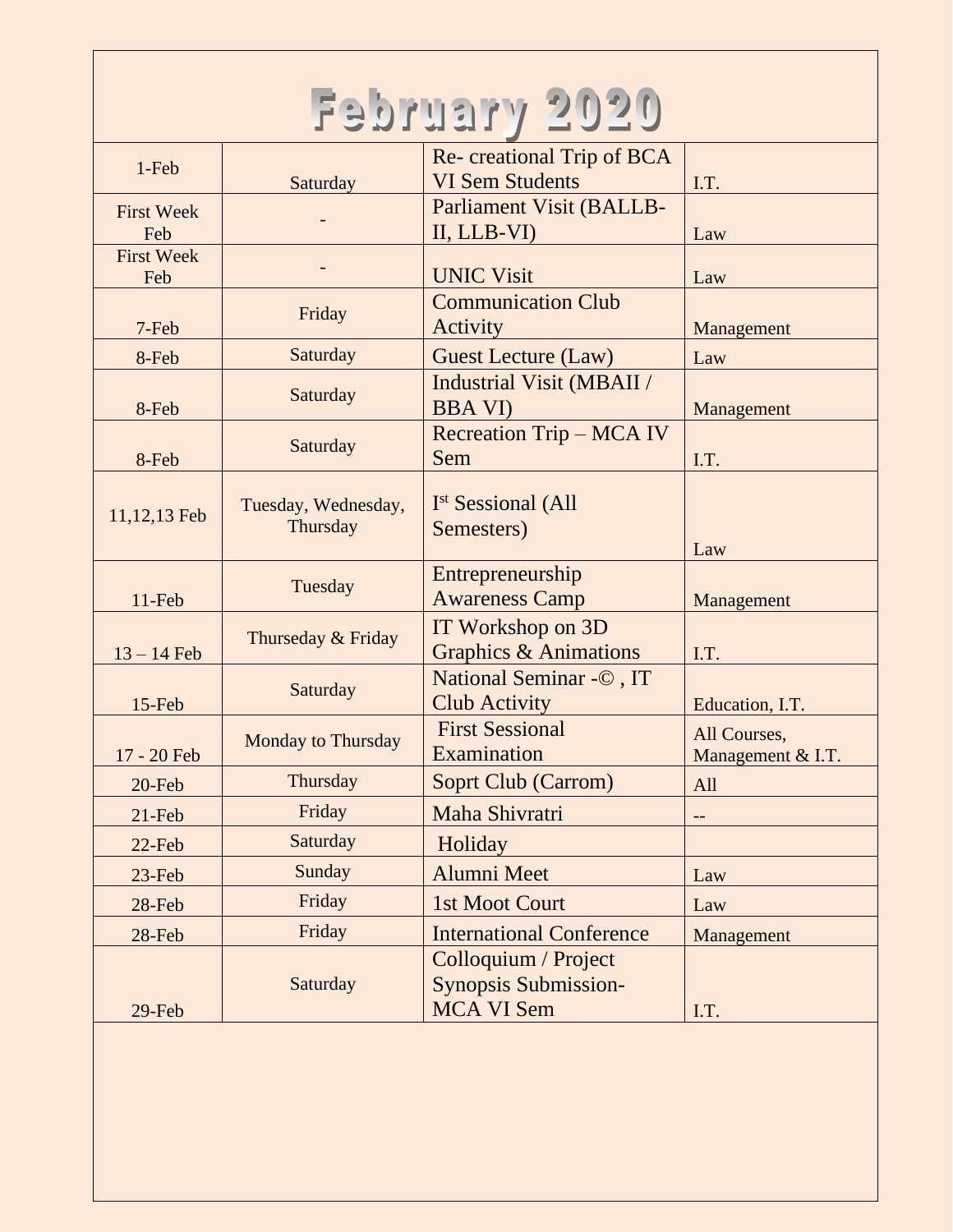| UETC              |                                 |                                                                      |            |
|-------------------|---------------------------------|----------------------------------------------------------------------|------------|
| ? March           |                                 | <b>Lok Adalat</b>                                                    | Law        |
| ? March           |                                 | <b>Supreme Court</b>                                                 | Law        |
| ? March           |                                 | <b>Jail Visit</b>                                                    | Law        |
| 2-Mar             | Monday                          | Industrial Visit (BBA IV)                                            | Management |
|                   |                                 | <b>Inter College Teaching Aid</b>                                    |            |
| 4-Mar             | Wednesday                       | Competition                                                          | Education  |
|                   |                                 | <b>Guest Lecture from</b>                                            |            |
| 6-Mar             | Friday                          | Industry / Alumni                                                    | I.T.       |
| 9 -10 Mar         | Monday - Tuesday                | Holi                                                                 |            |
|                   |                                 | <b>Excursion Trip for BBA II</b>                                     |            |
| 14-Mar            | Saturday                        | Sem                                                                  | Management |
| 14-Mar            | Saturday                        | Alumni / Corporate Guest<br>Lecture (BBA IV, VI $&$<br>MBA)          | Management |
|                   |                                 | <b>Industrial Visit – BCA IV</b>                                     |            |
| 14-Mar            | Saturday                        | Sem                                                                  | I.T.       |
| 17,18,19<br>March | Tuesday, Wednesday,<br>Thursday | II- Sessional (All Semester)                                         | Law        |
| 18-Mar            | Wednesday                       | Guest Lecture $ (C)$                                                 | Education  |
| 19-Mar            | Thursday                        | <b>ULLAS-2020</b>                                                    | All        |
| 20-Mar            | Friday                          |                                                                      |            |
| 24-Mar            | Tuesday                         | Debate-II (BALLB-II)                                                 | Law        |
| 27-Mar            | Friday                          | <b>Communication Club</b><br>Activity                                | Management |
| 27-Mar            | Friday                          | <b>Technical Paper</b><br>Presentation – BCA VI $&$<br><b>MCA IV</b> | I.T.       |
|                   |                                 | <b>II Moot Court (All</b>                                            |            |
| 28-Mar            | Saturday                        | Semester)                                                            | Law        |
|                   |                                 | <b>National Seminar (All</b>                                         |            |
| 28-Mar            | Saturday                        | Semester)                                                            | Law        |
| 30-Mar            | Monday                          | Colloquium / Project<br><b>Presentation-MCA VI Sem</b>               | I.T.       |
|                   |                                 |                                                                      |            |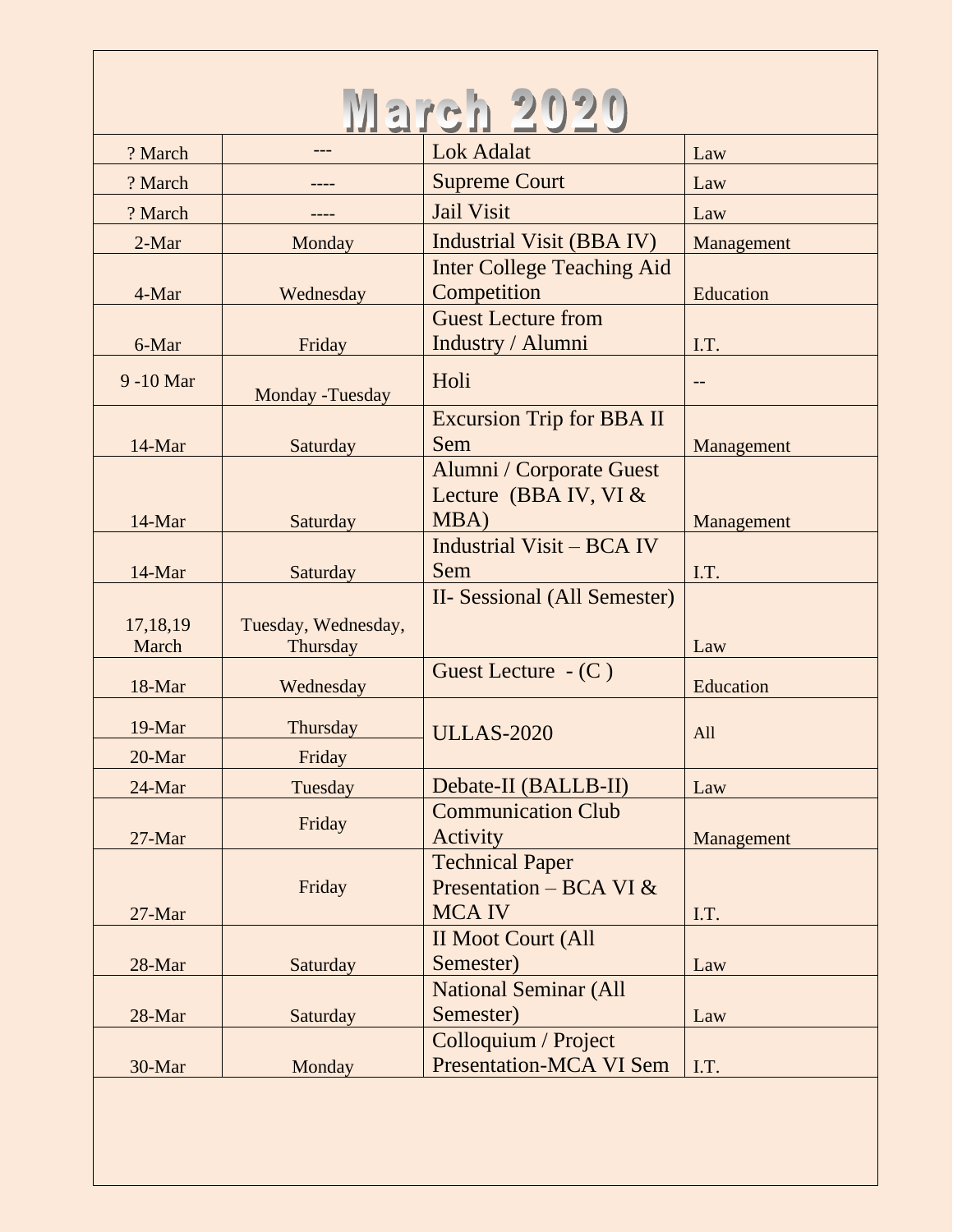| pri-2020                                                |                    |                                                                                                           |                   |
|---------------------------------------------------------|--------------------|-----------------------------------------------------------------------------------------------------------|-------------------|
| $2-Apr$                                                 | Thursday           | <b>Ram Navmi</b>                                                                                          |                   |
| $3-Apr$                                                 | Friday             | Alumni/<br>Corporate<br><b>Guest Lecture</b><br>(Summer<br><b>Training</b><br>Orientation)<br><b>MGMT</b> | Management        |
| 6-Apr                                                   | Monday             | Mahavir Jayanti                                                                                           |                   |
| $9 - Apr$                                               | Thursday           | Sports Club - Table Tennis                                                                                | All               |
| $10-Apr$                                                | Friday             | <b>Alumni Meet</b>                                                                                        | Education         |
| $11-Apr$                                                | Saturday           | IT Alumni Guest Lecture /<br><b>Guest Lecture from</b><br><b>Industry</b>                                 | I.T.              |
| $11-Apr$                                                | Saturday           | <b>Moot Court-III (BALLB)</b><br>$&$ LLB)                                                                 | Law               |
| 13-16Apr                                                | Monday-Thursday    | <b>Second Sessional</b><br><b>Examination (All Courses)</b>                                               | Management & I.T. |
| $17$ -Apr                                               | Friday             | <b>Group Discussion Activity</b><br>- BCA II Sem                                                          | I.T.              |
| $15-Apr$                                                | Wednesday          | Guest Lecture (Alumni)<br>(All Semester)                                                                  | Law               |
| $21-Apr$                                                | Tuesday            | Anveshan $-$ (C)                                                                                          | Education         |
| 21, 22, 23, 24, 25<br>April                             | Tuesday - Saturday | <b>PUT(All Semester LAW)</b>                                                                              | Law               |
| $24 - 25$ Apr                                           | Friday - Saturday  | IT Workshop on IoT                                                                                        | I.T.              |
| $\overline{\mathcal{L}}$                                |                    | Dist. Court Visit (BALLB-<br>VIII,LLB-II)                                                                 | Law               |
| <u>May-2020</u><br>IT<br>Programming<br>1-May<br>Friday |                    |                                                                                                           |                   |
|                                                         |                    | Competition                                                                                               | I.T.              |